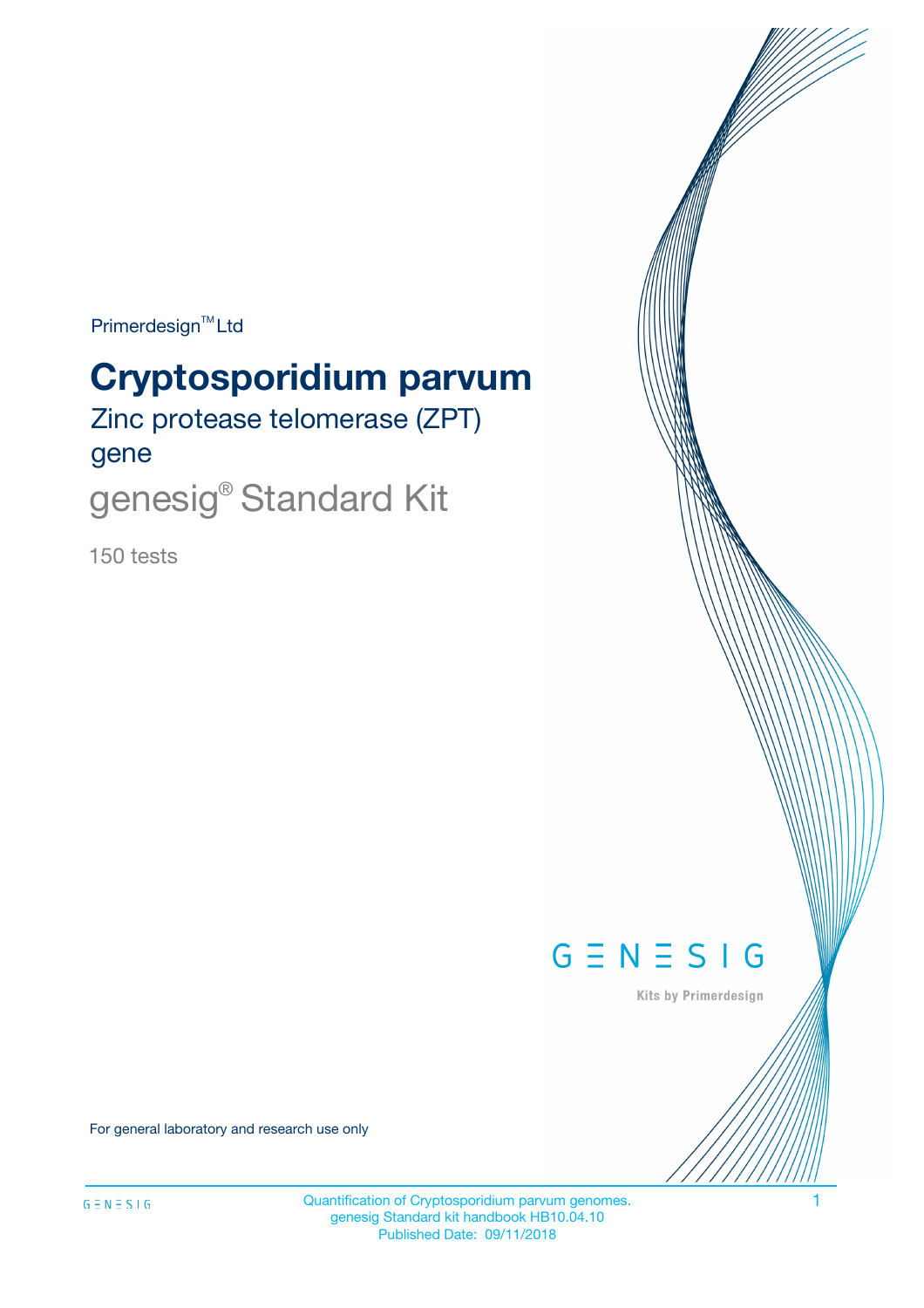## Introduction to Cryptosporidium parvum

Cryptosporidium parvum is a protozoan intestinal parasite which can infect both humans and animals.

C.parvum has a genome approximately 9.1Mb in length which is comprised of eight chromosomes 1.04-1.5 Mb in length. The C.parvum genome is relatively compact, has 3807 genes and a GC content of 30%. C.parvum is a member of the phylum Apicomplexa, these organisms all have an apical secretory apparatus which mediates movement and tissue/cellular invasion.

The C.parvum life cycle is similar to other cystforming apicomplexans, which results in the formation of oocytes which are shed in the faeces of infected hosts. Transmission of C.parvum occurs via ingestion of these sporulated oocytes. These oocytes are very tolerant of environmental stresses (for example chlorine treatment of water).

Cryptosporidium can be found in water supplies after contamination through agricultural runoff from grazing land or effluent from wastewater treatment. In developed countries C. parvum is considered to be the most important waterborne pathogen.

Symptoms of infection include acute watery diarrhoea, anorexia, nausea, vomiting and abdominal pain. The duration and pathogenesis of infection depends on the hosts immune system, in immunocompromised patients infections can be life threatening.

Real-time PCR can be used to quickly and accurately detect C.parvum.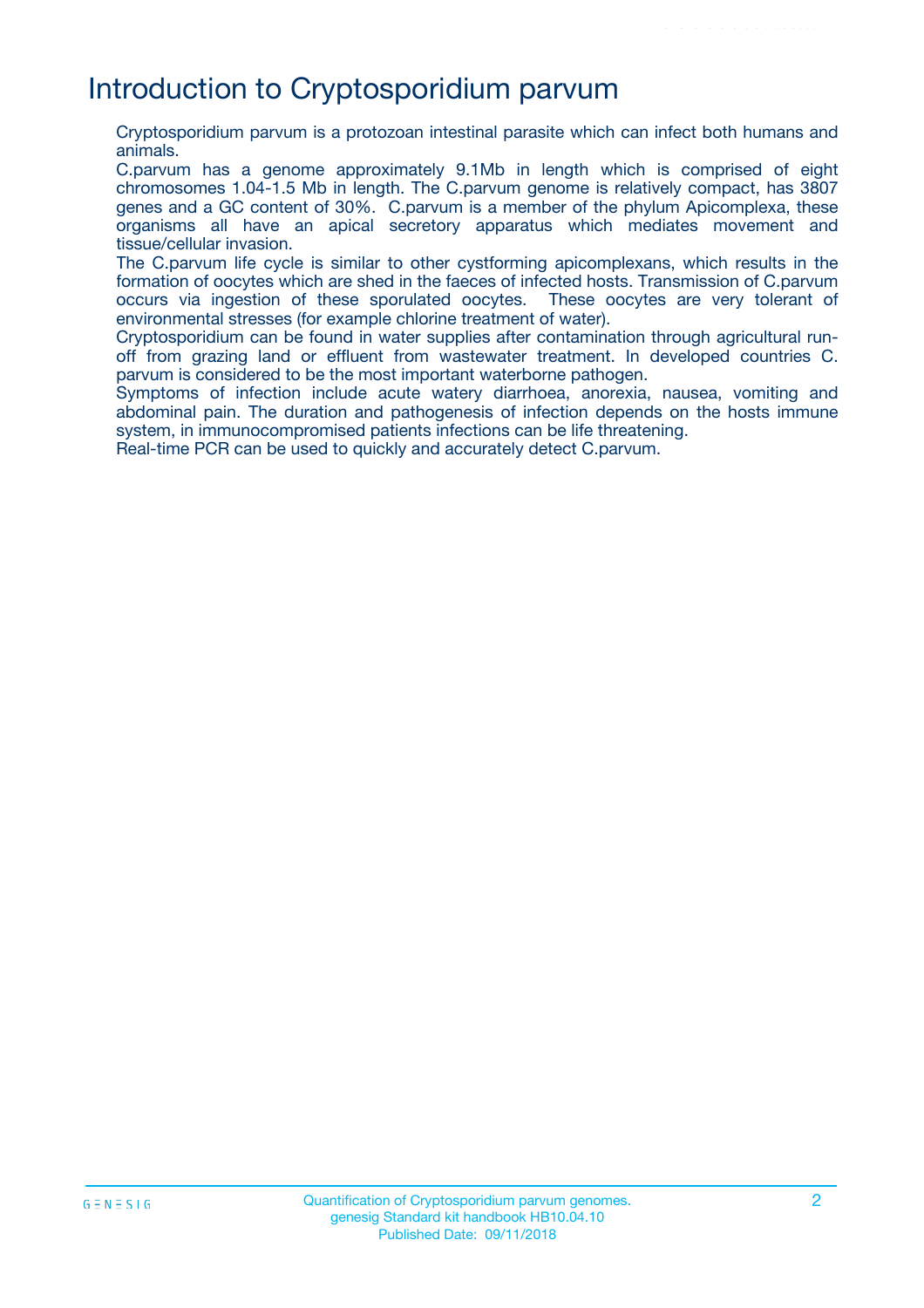

The Primerdesign genesig Kit for Cryptosporidium parvum (C.parvum) genomes is designed for the in vitro quantification of C.parvum genomes. The kit is designed to have a broad detection profile. Specifically, the primers represent 100% homology with over 95% of the NCBI database reference sequences available at the time of design.

The dynamics of genetic variation means that new sequence information may become available after the initial design. Primerdesign periodically reviews the detection profiles of our kits and when required releases new versions.

If you require further information, or have a specific question about the detection profile of this kit then please send an e.mail to enquiry@primerdesign.co.uk and our bioinformatics team will answer your question.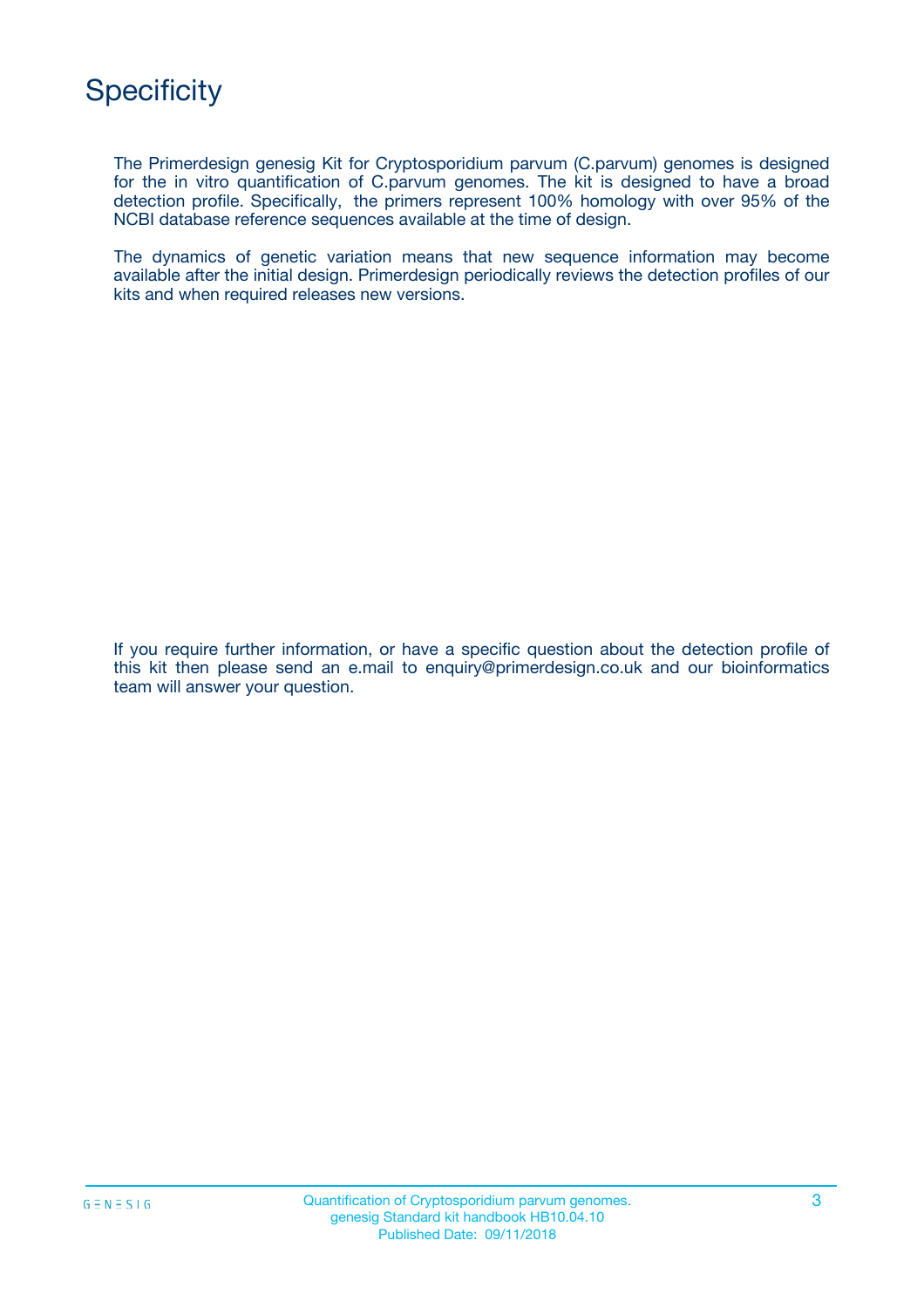## Kit contents

- **C.parvum specific primer/probe mix (150 reactions BROWN)** FAM labelled
- **C.parvum positive control template (for Standard curve RED)**
- **RNase/DNase free water (WHITE)** for resuspension of primer/probe mixes
- **Template preparation buffer (YELLOW)** for resuspension of positive control template and standard curve preparation

## Reagents and equipment to be supplied by the user

#### **Real-time PCR Instrument**

#### **Extraction kit**

This kit is recommended for use with genesig Easy DNA/RNA extraction kit. However, it is designed to work well with all processes that yield high quality RNA and DNA with minimal PCR inhibitors.

#### **oasig**TM **lyophilised or Precision**®**PLUS 2X qPCR Master Mix**

This kit is intended for use with oasig or PrecisionPLUS2X qPCR Master Mix.

**Pipettors and Tips**

**Vortex and centrifuge**

**Thin walled 1.5 ml PCR reaction tubes**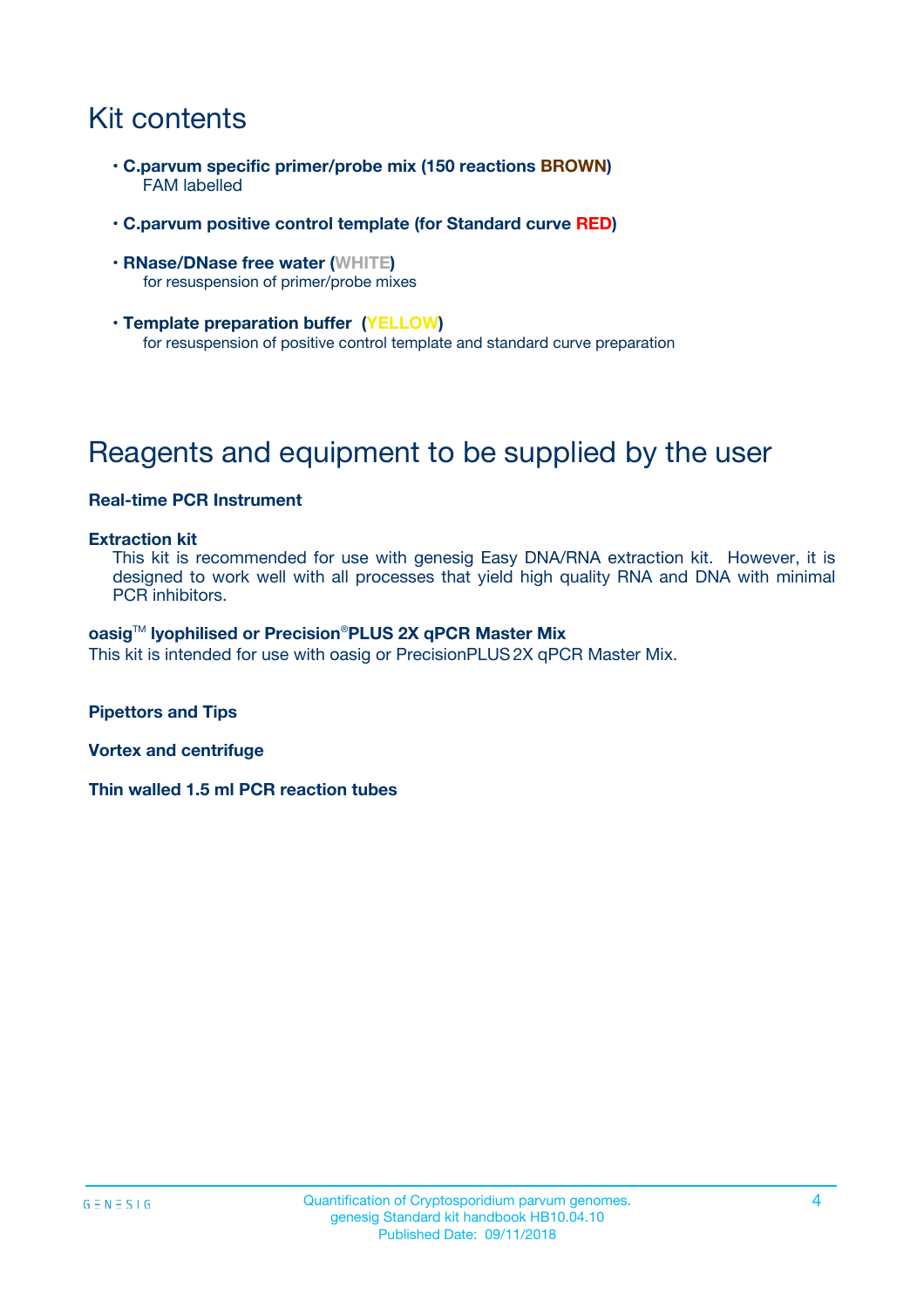### Kit storage and stability

This kit is stable at room temperature but should be stored at -20ºC on arrival. Once the lyophilised components have been resuspended they should not be exposed to temperatures above -20°C for longer than 30 minutes at a time and unnecessary repeated freeze/thawing should be avoided. The kit is stable for six months from the date of resuspension under these circumstances.

If a standard curve dilution series is prepared this can be stored frozen for an extended period. If you see any degradation in this serial dilution a fresh standard curve can be prepared from the positive control.

Primerdesign does not recommend using the kit after the expiry date stated on the pack.

### Suitable sample material

All kinds of sample material suited for PCR amplification can be used. Please ensure the samples are suitable in terms of purity, concentration, and DNA integrity. Always run at least one negative control with the samples. To prepare a negative-control, replace the template DNA sample with RNase/DNase free water.

### Dynamic range of test

Under optimal PCR conditions genesig C.parvum detection kits have very high priming efficiencies of >95% and can detect less than 100 copies of target template.

### Notices and disclaimers

This product is developed, designed and sold for research purposes only. It is not intended for human diagnostic or drug purposes or to be administered to humans unless clearly expressed for that purpose by the Food and Drug Administration in the USA or the appropriate regulatory authorities in the country of use. During the warranty period Primerdesign genesig detection kits allow precise and reproducible data recovery combined with excellent sensitivity. For data obtained by violation to the general GLP guidelines and the manufacturer's recommendations the right to claim under guarantee is expired. PCR is a proprietary technology covered by several US and foreign patents. These patents are owned by Roche Molecular Systems Inc. and have been sub-licensed by PE Corporation in certain fields. Depending on your specific application you may need a license from Roche or PE to practice PCR. Additional information on purchasing licenses to practice the PCR process may be obtained by contacting the Director of Licensing at Roche Molecular Systems, 1145 Atlantic Avenue, Alameda, CA 94501 or Applied Biosystems business group of the Applera Corporation, 850 Lincoln Centre Drive, Foster City, CA 94404. In addition, the 5' nuclease assay and other homogeneous amplification methods used in connection with the PCR process may be covered by U.S. Patents 5,210,015 and 5,487,972, owned by Roche Molecular Systems, Inc, and by U.S. Patent 5,538,848, owned by The Perkin-Elmer Corporation.

### Trademarks

Primerdesign™ is a trademark of Primerdesign Ltd.

genesig $^\circledR$  is a registered trademark of Primerdesign Ltd.

The PCR process is covered by US Patents 4,683,195, and 4,683,202 and foreign equivalents owned by Hoffmann-La Roche AG. BI, ABI PRISM® GeneAmp® and MicroAmp® are registered trademarks of the Applera Genomics (Applied Biosystems Corporation). BIOMEK® is a registered trademark of Beckman Instruments, Inc.; iCycler™ is a registered trademark of Bio-Rad Laboratories, Rotor-Gene is a trademark of Corbett Research. LightCycler™ is a registered trademark of the Idaho Technology Inc. GeneAmp®, TaqMan® and AmpliTaqGold® are registered trademarks of Roche Molecular Systems, Inc., The purchase of the Primerdesign reagents cannot be construed as an authorization or implicit license to practice PCR under any patents held by Hoffmann-LaRoche Inc.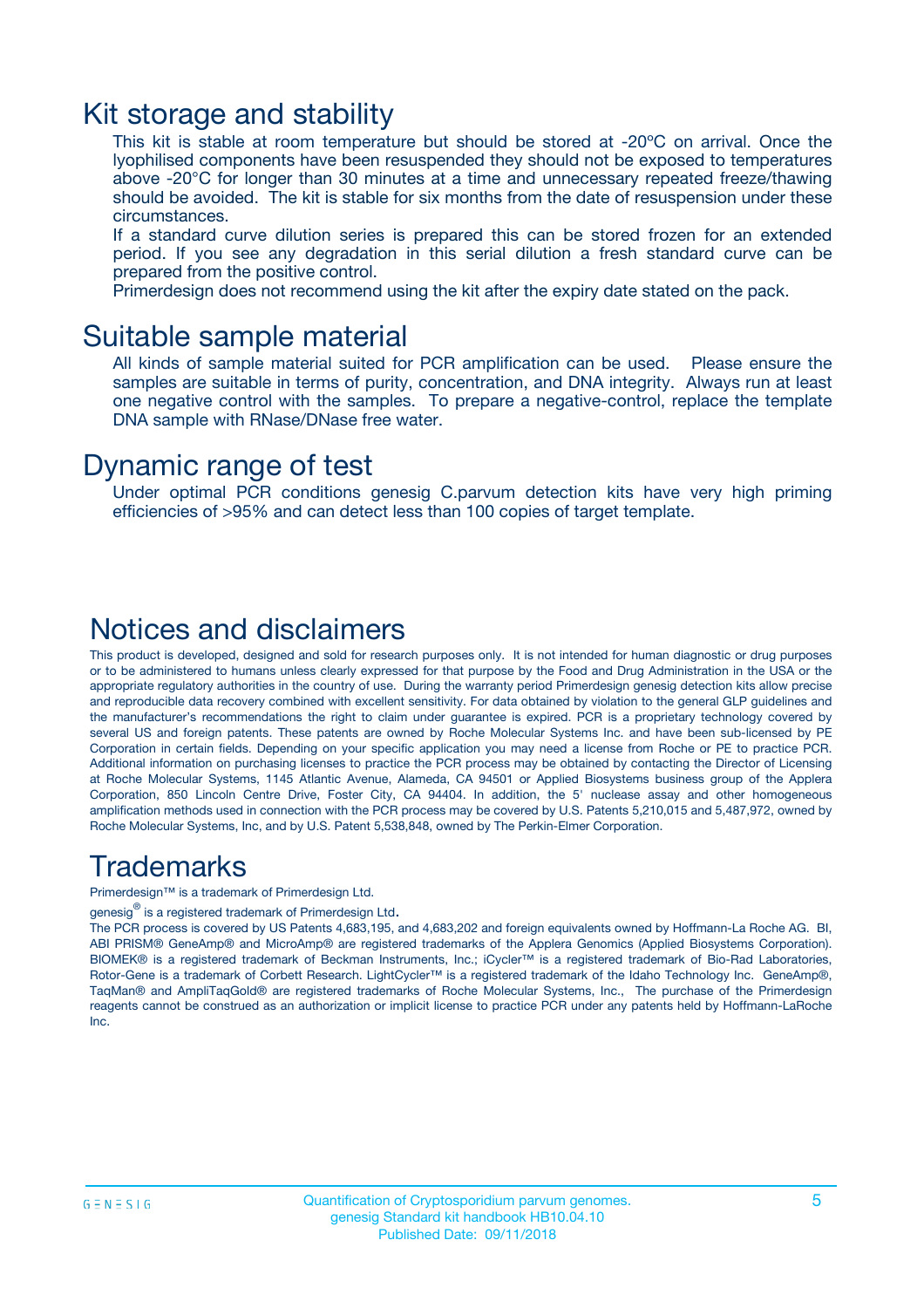## Principles of the test

#### **Real-time PCR**

A C.parvum specific primer and probe mix is provided and this can be detected through the FAM channel.

The primer and probe mix provided exploits the so-called TaqMan® principle. During PCR amplification, forward and reverse primers hybridize to the C.parvum DNA. A fluorogenic probe is included in the same reaction mixture which consists of a DNA probe labeled with a 5`-dye and a 3`-quencher. During PCR amplification, the probe is cleaved and the reporter dye and quencher are separated. The resulting increase in fluorescence can be detected on a range of qPCR platforms.

#### **Positive control**

For copy number determination and as a positive control for the PCR set up, the kit contains a positive control template. This can be used to generate a standard curve of C.parvum copy number / Cq value. Alternatively the positive control can be used at a single dilution where full quantitative analysis of the samples is not required. Each time the kit is used, at least one positive control reaction must be included in the run. A positive result indicates that the primers and probes for detecting the target C.parvum gene worked properly in that particular experimental scenario. If a negative result is obtained the test results are invalid and must be repeated. Care should be taken to ensure that the positive control does not contaminate any other kit component which would lead to false-positive results. This can be achieved by handling this component in a Post PCR environment. Care should also be taken to avoid cross-contamination of other samples when adding the positive control to the run. This can be avoided by sealing all other samples and negative controls before pipetting the positive control into the positive control well.

#### **Negative control**

To validate any positive findings a negative control reaction should be included every time the kit is used. For this reaction the RNase/DNase free water should be used instead of template. A negative result indicates that the reagents have not become contaminated while setting up the run.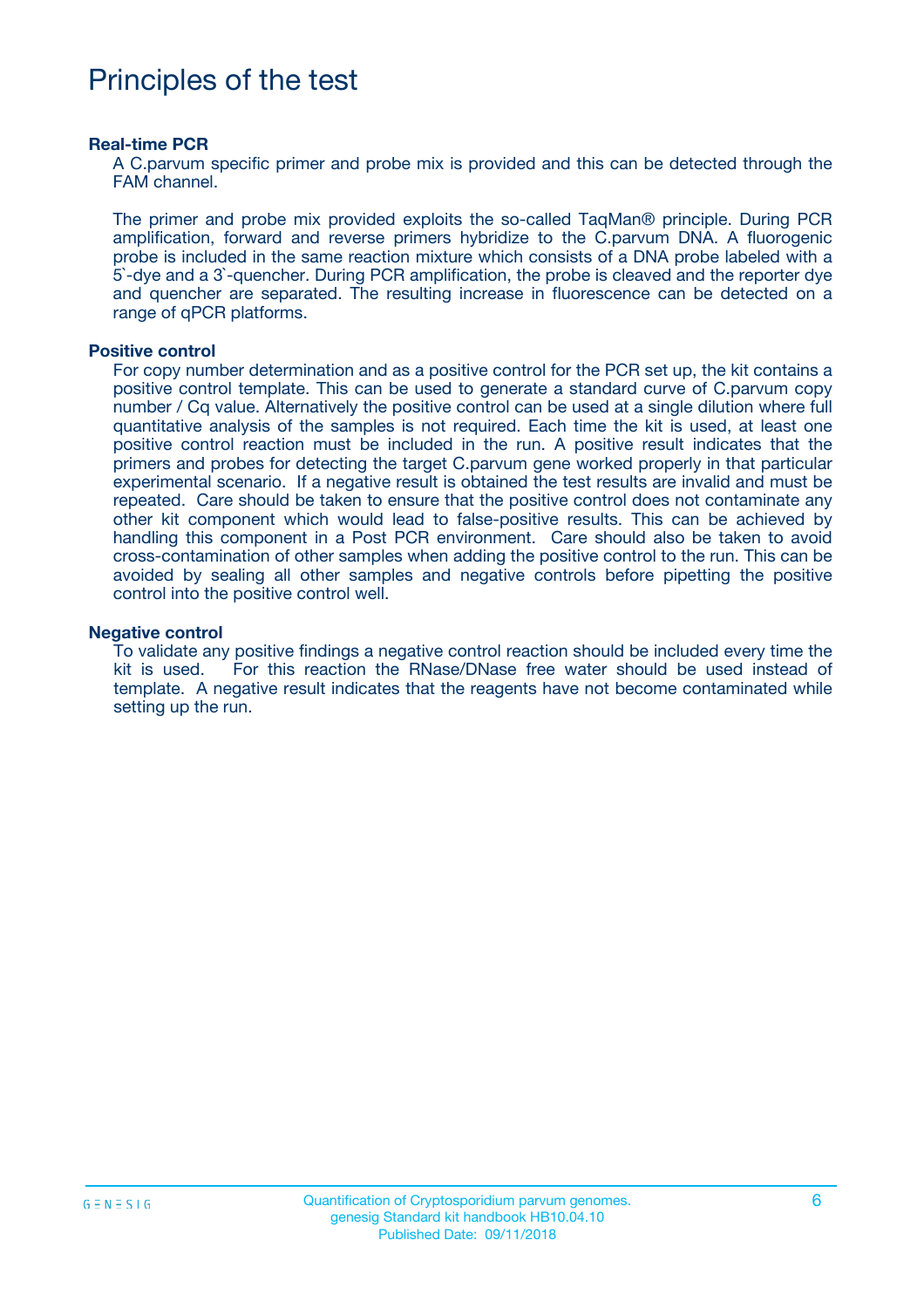## Resuspension protocol

To minimize the risk of contamination with foreign DNA, we recommend that all pipetting be performed in a PCR clean environment. Ideally this would be a designated PCR lab or PCR cabinet. Filter tips are recommended for all pipetting steps.

#### **1. Pulse-spin each tube in a centrifuge before opening.**

This will ensure lyophilised primer and probe mix is in the base of the tube and is not spilt upon opening the tube.

**2. Resuspend the kit components in the RNase/DNase free water supplied, according to the table below.**

To ensure complete resuspension, vortex each tube thoroughly.

| Component - resuspend in water    | Volume |
|-----------------------------------|--------|
| <b>Pre-PCR pack</b>               |        |
| C.parvum primer/probe mix (BROWN) | 165 ul |

### **3. Resuspend the positive control template in the template preparation buffer supplied, according to the table below:**

To ensure complete resuspension, vortex the tube thoroughly.

| Component - resuspend in template preparation buffer |        |  |
|------------------------------------------------------|--------|--|
| <b>Post-PCR heat-sealed foil</b>                     |        |  |
| C.parvum Positive Control Template (RED) *           | 500 µl |  |

\* This component contains high copy number template and is a VERY significant contamination risk. It must be opened and handled in a separate laboratory environment, away from the other components.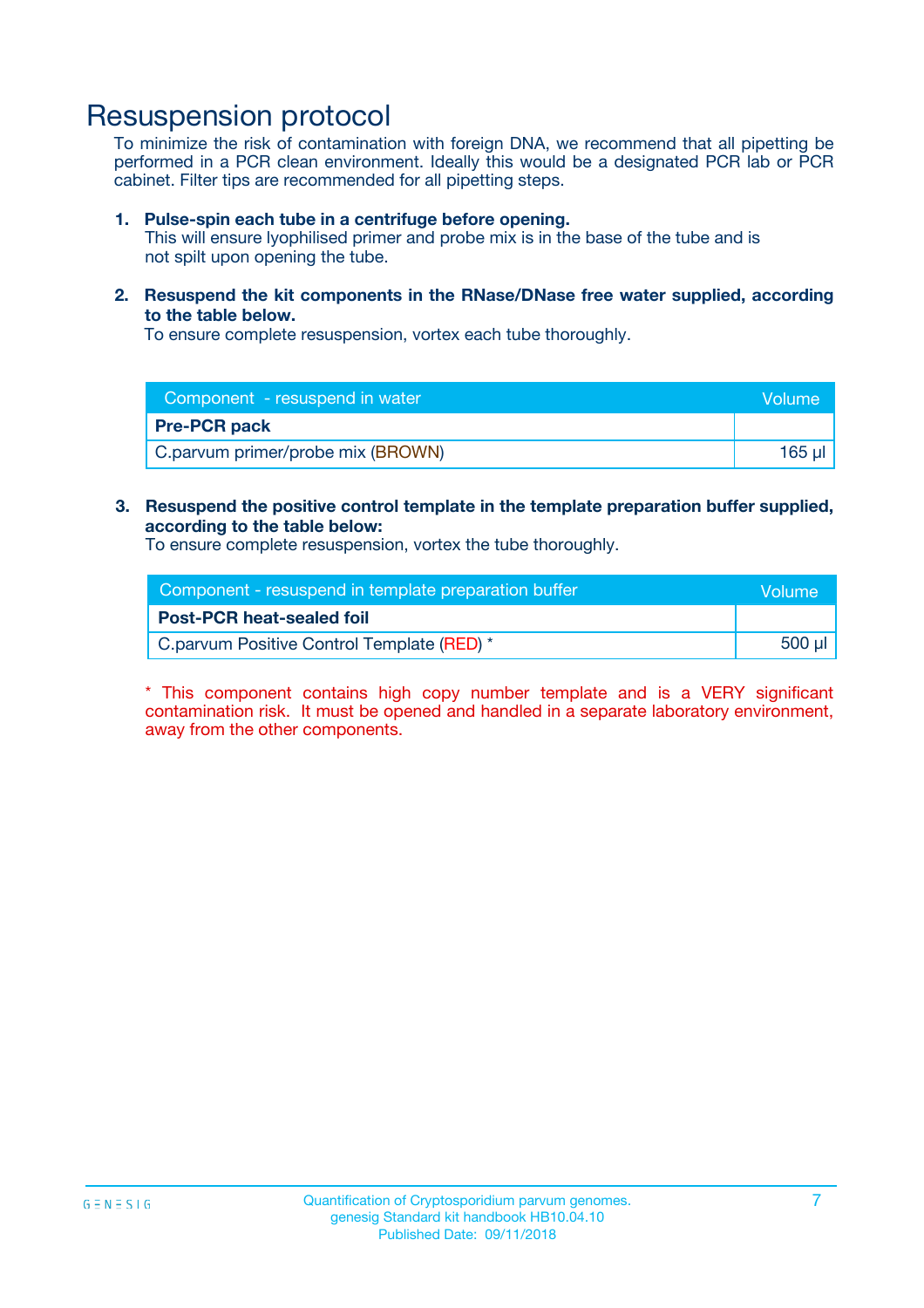## qPCR detection protocol

**1. For each DNA sample prepare a reaction mix according to the table below:** Include sufficient reactions for positive and negative controls.

| Component                                 | Volume           |
|-------------------------------------------|------------------|
| oasig or PrecisionPLUS 2X qPCR Master Mix | 10 $\mu$         |
| C.parvum primer/probe mix (BROWN)         | 1 $\mu$          |
| <b>RNase/DNase free water (WHITE)</b>     | $4 \mu$          |
| <b>Final Volume</b>                       | 15 <sub>ul</sub> |

- **2. Pipette 15µl of this mix into each well according to your qPCR experimental plate set up.**
- **3. Prepare DNA templates for each of your samples.**
- **4. Pipette 5µl of DNA template into each well, according to your experimental plate set up.**

For negative control wells use 5µl of RNase/DNase free water. The final volume in each well is 20µl.

**5. If a standard curve is included for quantitative analysis, prepare a reaction mix according to the table below:**

| Component                                 | Volume  |
|-------------------------------------------|---------|
| oasig or PrecisionPLUS 2X qPCR Master Mix | 10 µl   |
| C.parvum primer/probe mix (BROWN)         | 1 µI    |
| <b>RNase/DNase free water (WHITE)</b>     | $4 \mu$ |
| <b>Final Volume</b>                       | $15$ µ  |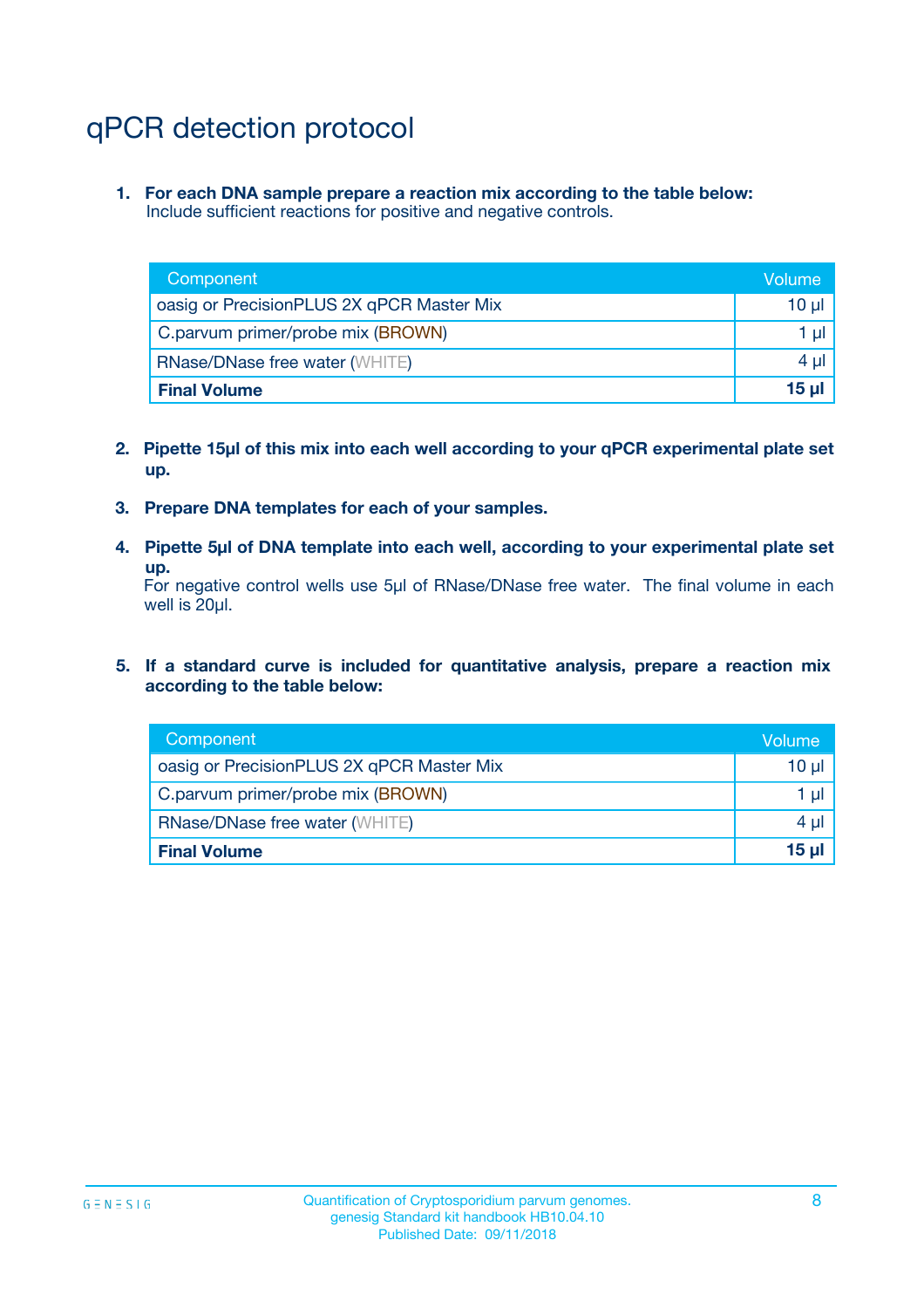### **6. Preparation of a standard curve dilution series.**

- 1) Pipette 90µl of template preparation buffer into 5 tubes and label 2-6
- 2) Pipette 10µl of Positive Control Template (RED) into tube 2
- 3) Vortex thoroughly
- 4) Change pipette tip and pipette 10µl from tube 2 into tube 3
- 5) Vortex thoroughly

Repeat steps 4 and 5 to complete the dilution series

| <b>Standard Curve</b>         | <b>Copy Number</b>     |
|-------------------------------|------------------------|
| Tube 1 Positive control (RED) | $2 \times 10^5$ per µl |
| Tube 2                        | $2 \times 10^4$ per µl |
| Tube 3                        | $2 \times 10^3$ per µl |
| Tube 4                        | $2 \times 10^2$ per µl |
| Tube 5                        | 20 per µl              |
| Tube 6                        | $2$ per $\mu$          |

7. Pipette 5µl of standard template into each well for the standard curve according to your experimental plate set up.

The final volume in each well is 20µl.

## qPCR amplification protocol

Amplification conditions using oasig or PrecisionPLUS2X qPCR Master Mix.

|             | <b>Step</b>       | <b>Time</b>     | Temp    |
|-------------|-------------------|-----------------|---------|
|             | Enzyme activation | 2 min           | 95 °C   |
| Cycling x50 | Denaturation      | 10 <sub>s</sub> | 95 $°C$ |
|             | DATA COLLECTION * | 60 s            | 60 °C   |

\* Fluorogenic data should be collected during this step through the FAM channel